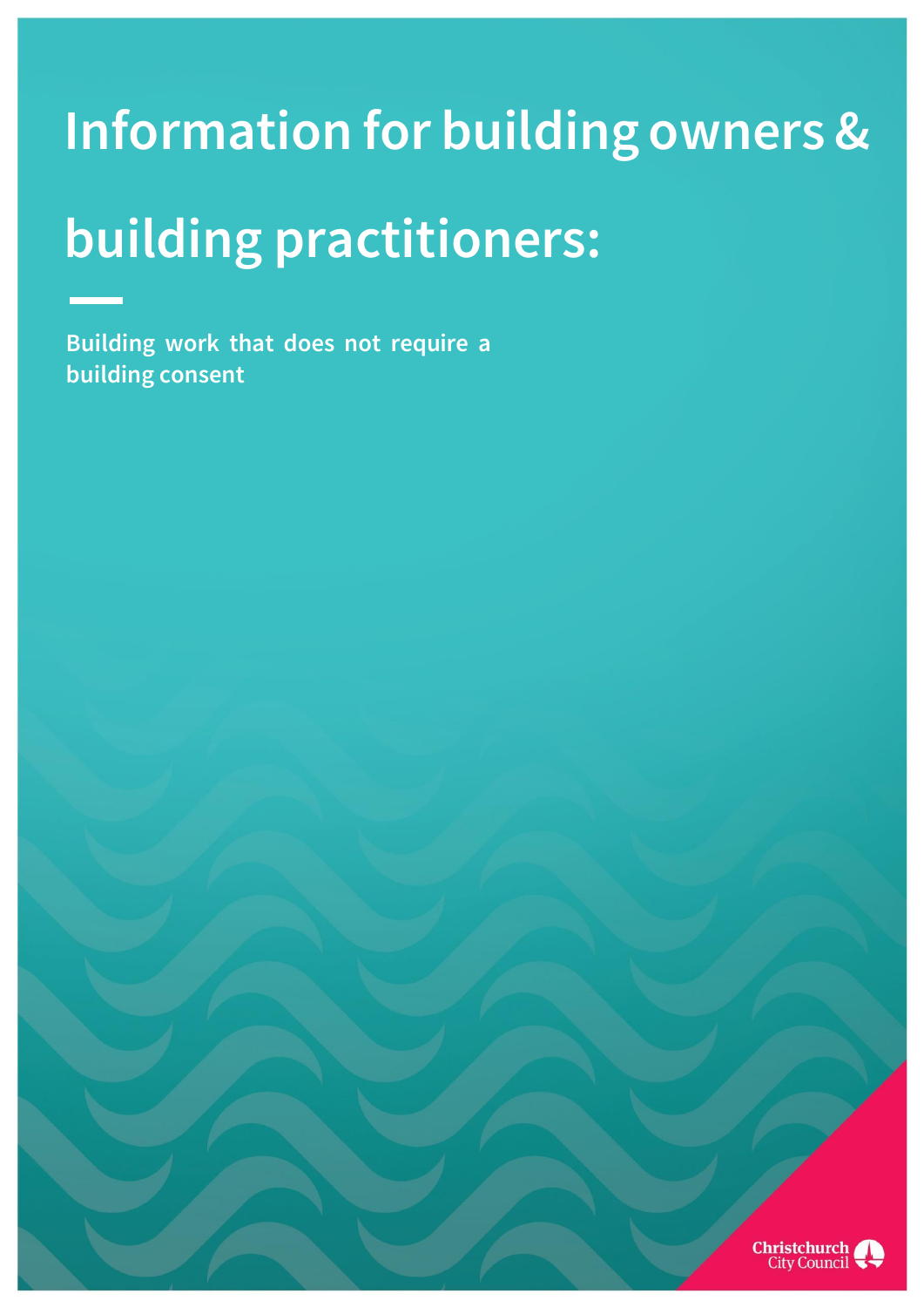

| <b>TABLE OF CONTENTS</b>                                                                                                      | $\mathbf{1}$   |
|-------------------------------------------------------------------------------------------------------------------------------|----------------|
| <b>BUILDING WORK THAT DOES NOT REQUIRE A BUILDING CONSENT</b>                                                                 | $\overline{2}$ |
| Council discretionary exemptions                                                                                              | $\overline{2}$ |
| What is an exemption?                                                                                                         | 3              |
| Exemptions mean:                                                                                                              | 3              |
| EXAMPLES OF SCHEDULE 1(2) EXEMPTIONS THAT WILL BE CONSIDERED BY THE CHRISTCHURCH CITY COUNCIL4                                |                |
| Examples of residential work that we may consider for exemption:                                                              | 4              |
| Examples of residential work that we will generally not consider for exemption:                                               | 6              |
| Examples of commercial work that we may consider for exemption:                                                               | $\overline{7}$ |
| Examples of commercial work that we will generally not consider for exemption:                                                | 8              |
| GUIDANCE ON REQUESTING A DECISION ON AN EXEMPTION (ALSO SEE B-391 GUIDANCE ON PRESENTING HIGH<br><b>QUALITY APPLICATIONS)</b> | 10             |
| General advice on repairs without building consent                                                                            | 11             |
| CLARIFICATIONS ON WORK THAT IS EXEMPT FROM BUILDING CONSENT WITHOUT ASKING THE COUNCIL                                        | 12             |
| Exemption 1. General repair, maintenance, and replacement                                                                     | 12             |
| Exemption 34. Minor alteration to drains                                                                                      | 13             |
| <b>FREQUENTLY ASKED QUESTIONS</b>                                                                                             | 14             |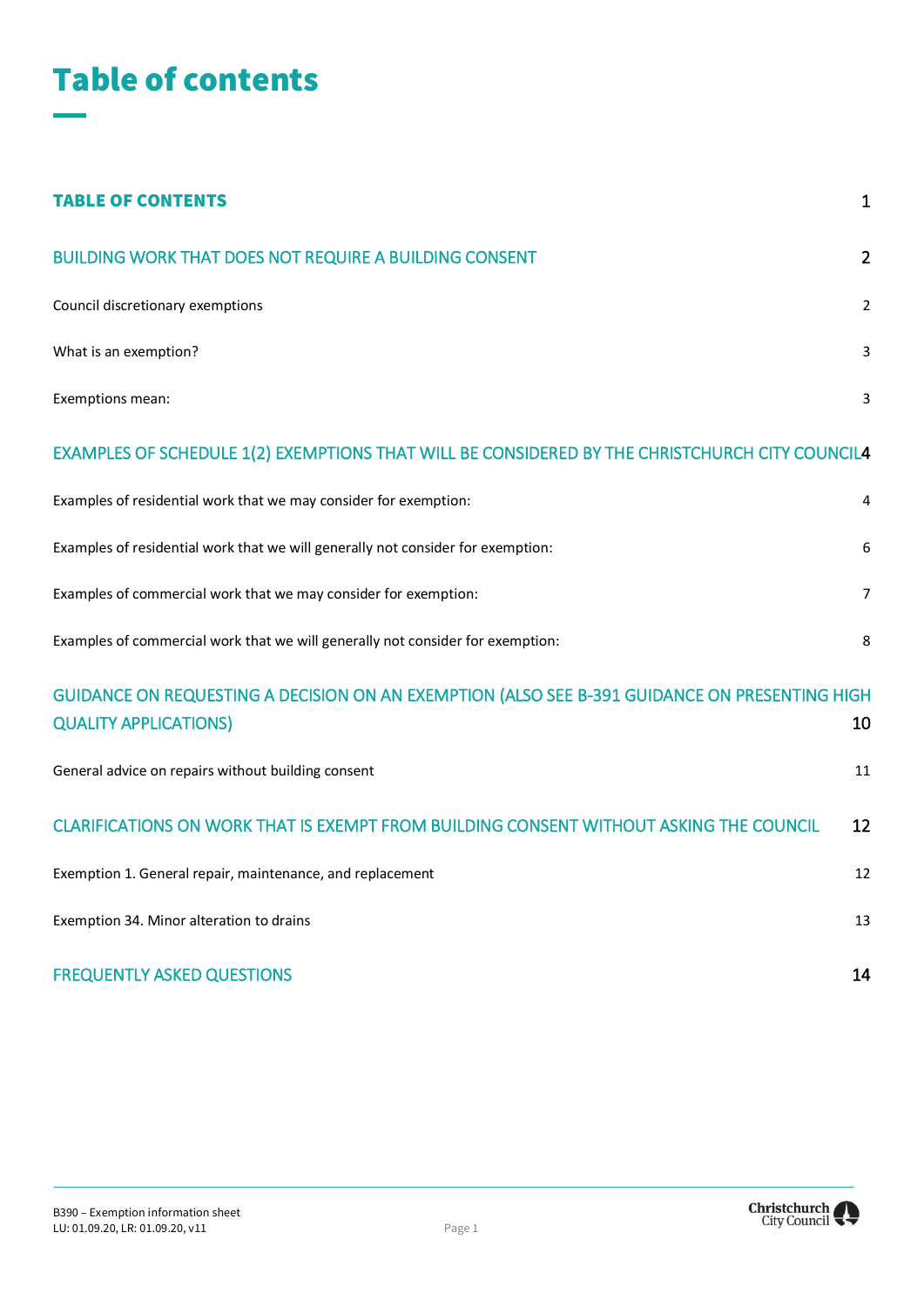# <span id="page-2-0"></span>**Building work that does not require a building consent**

The Building Act has allowed for specified work to be carried out without requiring building consent since 1992.

Most of this work is exempt as of right under Schedule 1 of the Building Act 2004.

Guidance is available in the Ministry of Business, Innovation and Employment (MBIE) document **'[Building work that does not require a building consent](https://www.building.govt.nz/projects-and-consents/planning-a-successful-build/scope-and-design/check-if-you-need-consents/building-consent-exemptions-for-low-risk-work/schedule-1-guidance/)'** which should be read in association with this document.

# <span id="page-2-1"></span>**Council discretionary exemptions**

The Act allows councils to exempt other building work from requiring a building consent. Christchurch City Council has been recording decisions on exemptions since 1996.

The Council considers applications for exemption from building consent on a case-by-case basis for a This guide is mainly focused on discretionary exemption decisions made by Christchurch City Council and includes:

- 1. How exemptions make a difference to Christchurch City Council building consent customers.
- 2. Examples of residential or commercial work that we may consider for exemption.
- 3. Examples of residential or commercial work that we generally will not consider for exemption.
- 4. Clarifications on work that is exempt from building consent without asking the Council.
- 5. Frequently Asked Questions. Please note: You may also find the Council's **[B-391 Guidance](http://www.ccc.govt.nz/assets/Documents/Consents-and-Licences/building-consents/B391-ExemptionApplicationGuidance.pdf)  [document](http://www.ccc.govt.nz/assets/Documents/Consents-and-Licences/building-consents/B391-ExemptionApplicationGuidance.pdf)** on preparing a high quality application useful.

wide range of work and projects where the design and construction work is:

- carried out by suitably qualified and experienced persons with a proven track record of competence in similar work
- comprehensive assurances are offered to show why it is likely that compliance with the New Zealand building code will be achieved, and
- the purposes and principles of the Building Act will not be undermined by the approval of an exemption.

Each request is considered carefully by a team dedicated to exemption applications. Compliance with the building code to the extent required by the Building Act is required with all building work, whether or not a building consent is obtained.

Please note: If Council becomes aware that work has been undertaken other than in accordance with an approved exemption, or if the information provided proves to be inaccurate, the approval becomes void and may be revoked.

#### **All work must comply with the building code**

An exemption from the requirement to obtain building consent is not an exemption from complying with the building code.

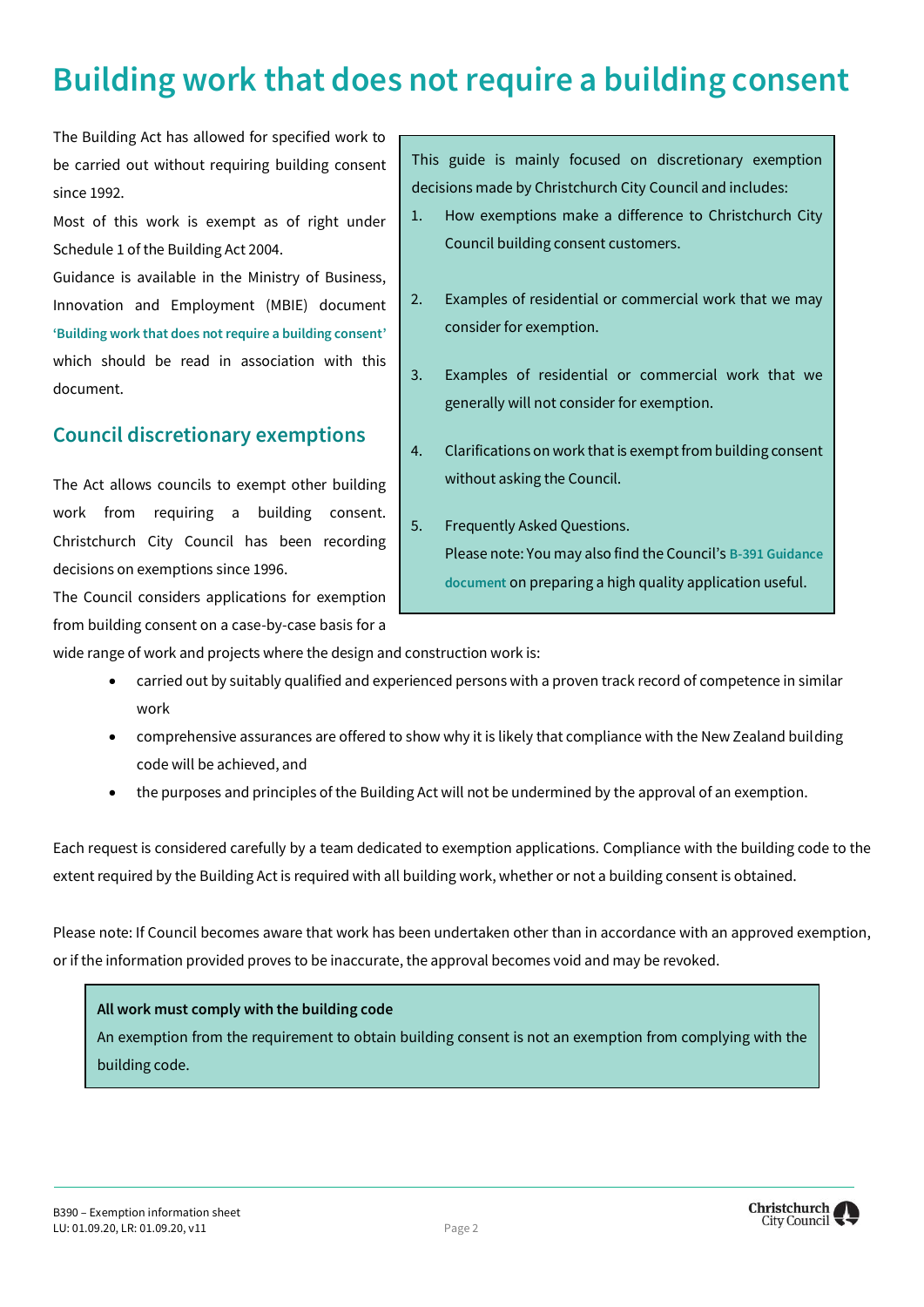### <span id="page-3-0"></span>**What is an exemption?**

In simple terms, the purpose of the Building Act is to provide for the regulation of building work so that buildings are safe, sanitary, have appropriate amenity, and promote sustainable development. The Act outlines who is responsible for making sure building work complies with the New Zealand building code.

An exemption from building consent may be possible in instances where:

- It is likely the building work will comply with the New Zealand building code and the Building Act.
- There is little or no risk to life or other property.

Examples are provided further into this document.

The exemption process is carried out under Schedule 1 of the Building Act – the schedule lists work that is exempt, i.e. can be carried out without requiring approval by a building consent authority first. Schedule 1(2) allows a territorial authority (e.g. Christchurch City Council) discretion to consider other building works for exemption from building consent.

#### <span id="page-3-1"></span>**Exemptions mean:**

Building practitioners with a **proven track record of quality work** who are undertaking work that is within their competence are able to undertake building work with less Council involvement in the project. Proven track record, means work under taken under building consent are examples of previous building projects.

No code compliance certificate is issued once the work is complete.

#### **Responsibilities with an exemption**

Building work (whether subject to consent or not) is required to comply with the Building Act, building code and all other laws, including:

- Resource Management Act You should consult with Council planners especially where you have a heritage or character building, or where there may be an effect on neighbours
- Plumbers Gasfitters & Drainlayers Act
- Electricity Act
- Fire and Emergency New Zealand Act
- Health and Safety at Work Act

The responsibility for complying with all requirements remains with the owner and those people carrying out the work. We recommend that our customers engage the services of a competent building professional or practitioner who has a good understanding of the Building Act, the Resource Management Act and the construction environment.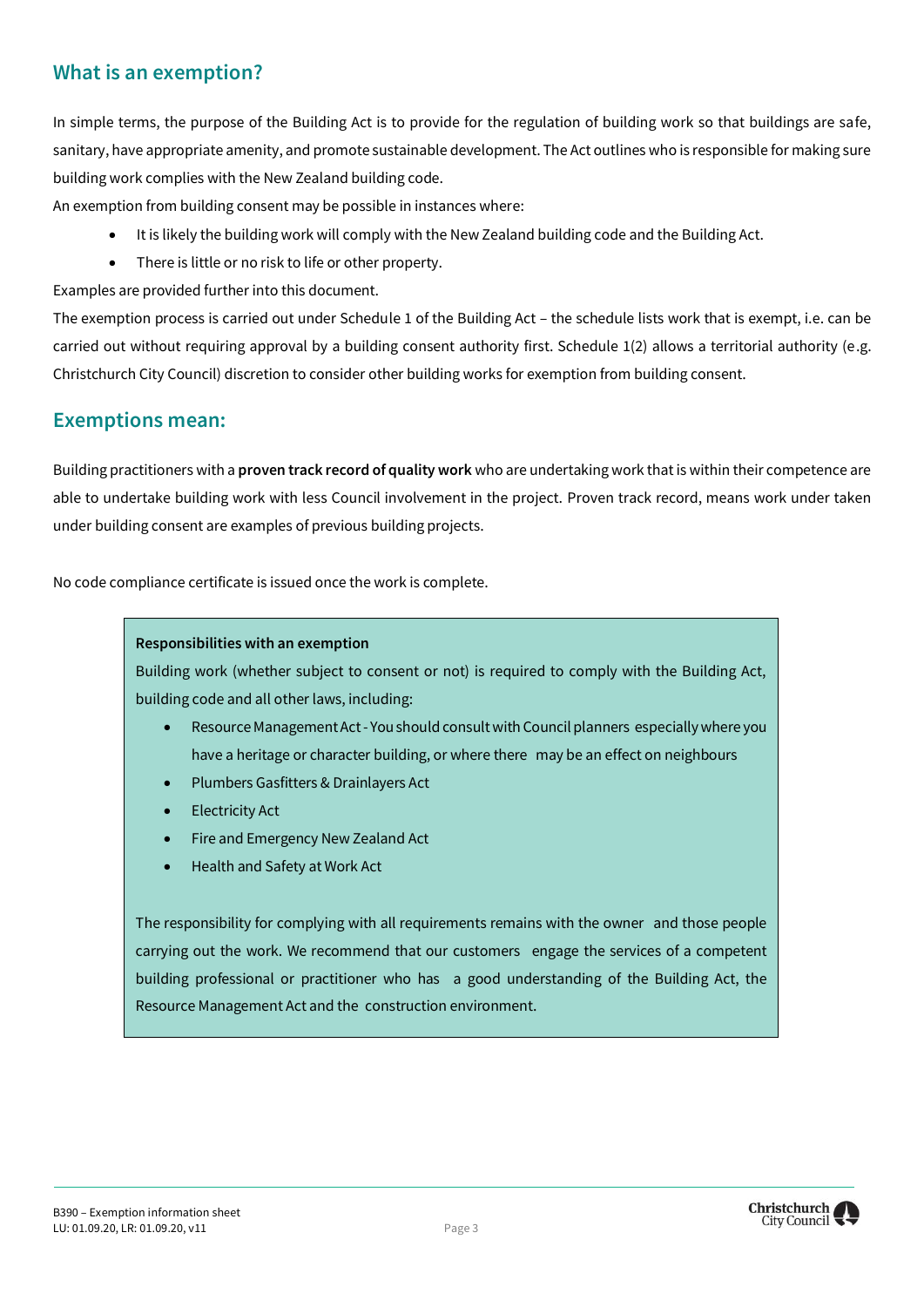# <span id="page-4-0"></span>**Examples of Schedule 1(2) exemptions that will be considered by the Christchurch City Council**

The Council approves Schedule 1(2) exemptions on a case-by-case basis where there is little or no value to be added by building consent authority processing and/or inspections, and where the design and building work is to be carried out and monitored by suitably qualified persons who have a proven record of compliance and have demonstrated a sound understanding of the Building Act and building code.

#### Please note:

- 1. It is important that you read this section alongside the Ministry of Business, Innovation and Employment (MBIE) guidance document **['Building work that](https://www.building.govt.nz/projects-and-consents/planning-a-successful-build/scope-and-design/check-if-you-need-consents/building-consent-exemptions-for-low-risk-work/schedule-1-guidance/) [does not require a building consent'](https://www.building.govt.nz/projects-and-consents/planning-a-successful-build/scope-and-design/check-if-you-need-consents/building-consent-exemptions-for-low-risk-work/schedule-1-guidance/)**. This provides the scope of work already exempt from the need to obtain a building consent under Schedule 1 of the Building Act 2004 (the Act).
- 2. If you are unsure, don't start building work as you need to be certain it is exempt.
- 3. Applications that are likely to be refused include:
	- a. Applications where clear evidence of a proven track record in similar work is not provided.
	- b. Applications that include details that clearly do not comply with the building code. Noncompliant design details do not give the Council confidence that the work is likely to be built in compliance with the building code.
	- c. Multiple applications for the same work where it has been previously refused,
	- d. The Council considers that the risks of non-compliance to people or other property are not reasonable.

The following examples of work that can be considered for an exemption from building consent are indicative and not the only types of work that will be considered. We can consider any other work on a case-by-case basis.

#### <span id="page-4-1"></span>**Examples of residential work that we may consider for exemption:**

**1.** Repair and/or replacement of all or a substantial part of damaged foundations in accordance with Table 2.3 of the Ministry of Business, Innovation & Employment guidance document **['Repairing and rebuilding houses affected by the](https://www.building.govt.nz/building-code-compliance/canterbury-rebuild/repairing-and-rebuilding-houses-affected-by-the-canterbury-earthquakes/) [Canterbury earthquakes \(December 2012\)'](https://www.building.govt.nz/building-code-compliance/canterbury-rebuild/repairing-and-rebuilding-houses-affected-by-the-canterbury-earthquakes/).**

Request is expected to be supported by:

- a. Confirmation, where foundations are being replaced, that the site is not in a flood-prone area or a mass movement area.
- b. Engineer's damage report with repair recommendation, soil tests and a producer statement design (PS1).
- c. Construction documents, including plans, specifications and details showing the extent of repair work.
- d. Repair methodology statement including confirmation that the engineer will inspect the completed works.
- 2. Cladding replacements. These must be very low risk and meet the following requirements:
	- a. Proposed cladding work uses a system that has been appraised by a reputable organisation, is a certified product/system or an acceptable cladding option under E2/AS1.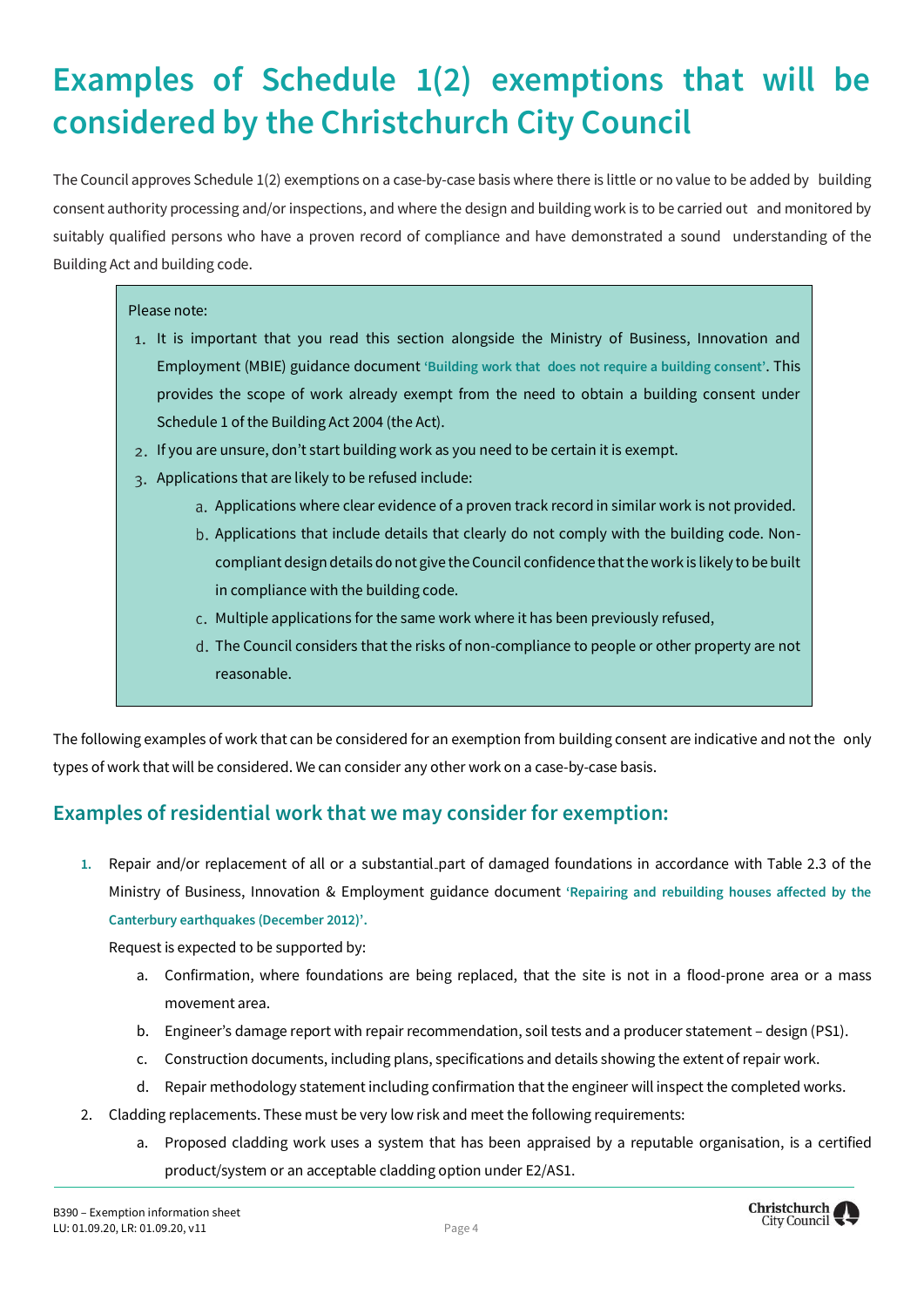- b. Low or medium wind speed.
- c. Single storey.
- d. The roof-to-wall intersection is fully protected with eaves of at least 450mm.
- e. Any intersections between claddings are simple.
- f. Details provided must be specific to the building.
- 3. Accessory buildings, for example:
	- a. Sleepouts sited closer than their own height to a boundary.
	- b. Garages of proprietary design (e.g. Versatile, Skyline etc.) or designed using NZS 3604:2011. Note that compliance with the City Plan must be shown or resource consent granted if applicable.
	- c. Carports (attached or detached) with a roof plan area of more than 40 square metres and covered by a CPEng structural engineer's design. Compliance with the District Plan must be shown or resource consent granted if applicable.
- 4. Closing in of an existing verandah/patio area outside the scope allowed under Schedule 1(15).
- 5. Alterations to residential buildings where the Council is satisfied that the work is low risk and being carried out by suitably qualified persons.

Examples: removal of a single load bearing wall by a licensed building practitioner with design and supervision by a suitably qualified person; installation of additional sanitary fixtures in an existing bathroom with clear details and relevant registered contractors.

- 6. Plumbing and drainage beyond the scope of exemption (34) and (35) of Schedule 1 but still deemed low risk (to be assessed on a case-by-case basis) e.g. installation of a new ensuite. Refer also to the comments on wet-area showers on work that is unlikely to be approved.
- 7. Solar water heaters where the existing cylinder is not to be moved or replaced, and meeting the following criteria:
	- a. Solar water heater complies with AS/NZS 2712.
	- b. Solar water heater installation complies with NZBC G12/AS2.
	- c. Installation is to be carried out by a Sustainable Energy Association ofNewZealand (**[SEANZ](http://www.seanz.org.nz/)**)registered installer.
- 8. Installation of thermal insulation in external wall framing cavities meeting the following criteria:

The installation of segment type thermal insulation (e.g. fibreglass, Dacron and wool based batt products) in external wall cavities with the following limitations:

- a. Building wrap or breather-type building paper is required to be in place behind the existing exterior cladding system.
- b. Timber framing to have a moisture content in accordance with NZS 3602:2003 (below 18% m/c).
- 9. Simple retaining walls:

Request is expected to be supported by:

- a. Geotechnical report on the land, including a statement that the land is not subject to a hazard under section 71 of the Building Act.
- b. Engineer design that recognises the geotechnical report and includes a producer statement design (PS1).
- c. Construction documents, including details of any barriers and drainage.

Retaining walls that include a waterproof membrane to prevent water entering a building should be submitted for building consent.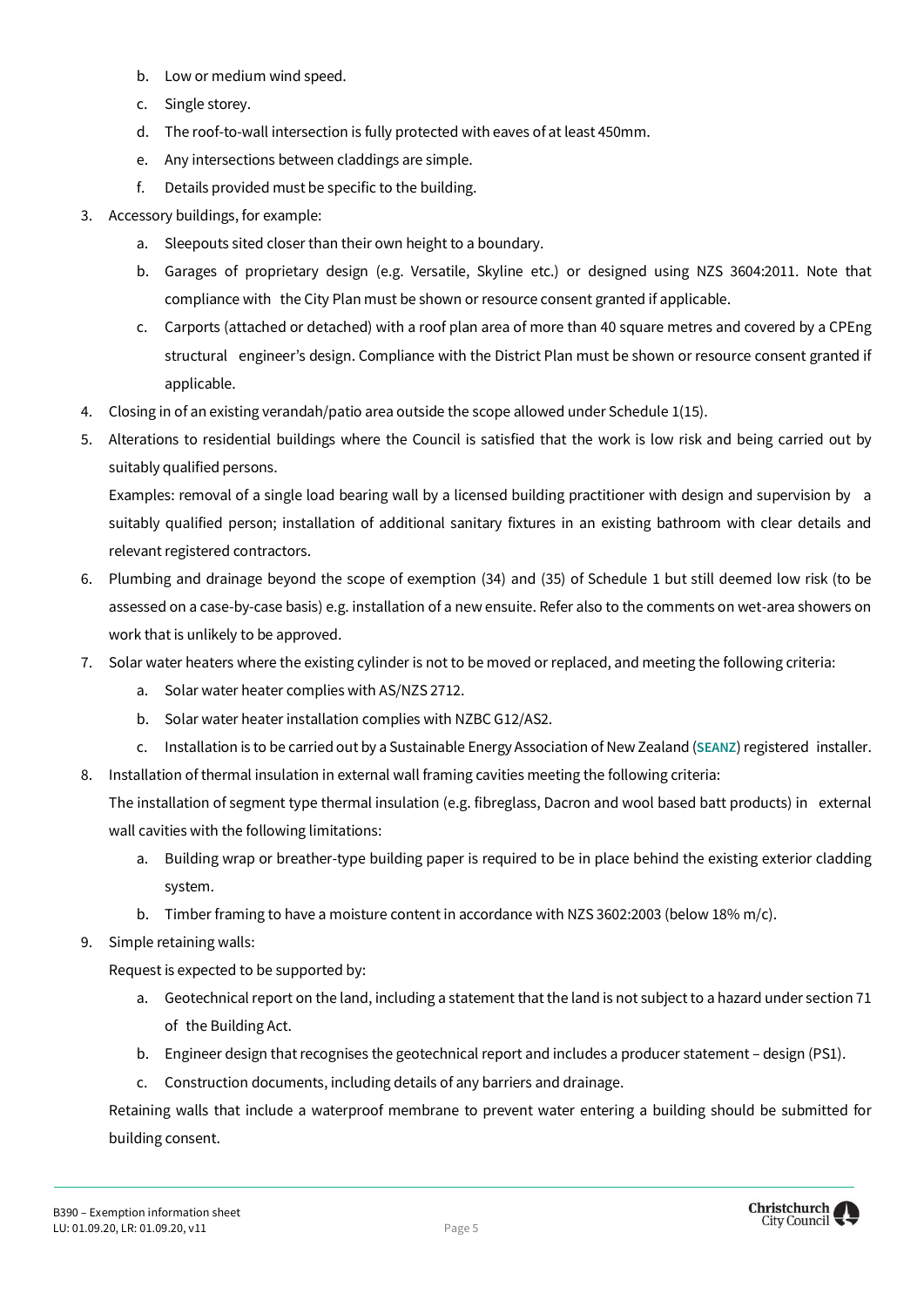# <span id="page-6-0"></span>**Examples of residential work that we will generally not consider for exemption:**

- 1. Solid or liquid fuel heaters. There is already a simple and economical building consent process for these, and as there are significant consequences if something goes wrong it would be inappropriate to exempt them. This includes: Changes to existing burners that alters how they comply, such as an existing inbuilt burner in a masonry chimney being converted so that it is a timber enclosure. If the timber enclosure is only above the ceiling line then this is less of an issue as the flue temperatures reduce significantly with height.
- 2. Cladding replacements not meeting the requirements of 2 above. The Council needs to be cautious with cladding replacements unless there is an extremely low risk of non-compliance, or if the consequences are low. There is a long history of weathertight failures so unless an owner is making their own decision under Schedule 1(1) that a building consent is not required as the work is repairs or maintenance (taking note of the exclusions that apply), a building consent should be sought so that appropriate assessments and inspections are carried out.
- 3. Wet-area showers on timber floors, especially on upper levels. These have a history of failure that makes it inappropriate to approve exemptions for them.
- 4. Fencing associated with the use of a residential swimming pool requiring compliance with F9 of the building code. The consequence of failure associated with any non-compliance is significant. In addition, the issue of a code compliance certificate formally initiates regular inspections by either the Council or an independently qualified pool inspector.
- 5. Work on land subject to a hazard. Work that otherwise would require an assessment for a hazard notice (s71-74) if it were a building consent, e.g. "major alterations" in a flood awareness area or on some hill sites (a geotechnical expert should be able to provide an opinion on hazards on a hill site). Complete foundation replacement is considered to be a major alteration.
- 6. Stages of consentable building work. This may include piles/ground improvement for future building to be built under a building consent, or building work which effects building work being done under a current building consent. There are some situations where an exemption will alter a building in such a way that it prevents or hinders the issue of a future building consent or a code compliance certificate for work on the same building. If the project involves an underlying building consent then an exemption is not appropriate. An amendment to the original building consent, and/or a further stage of the building consent is more appropriate in those circumstances.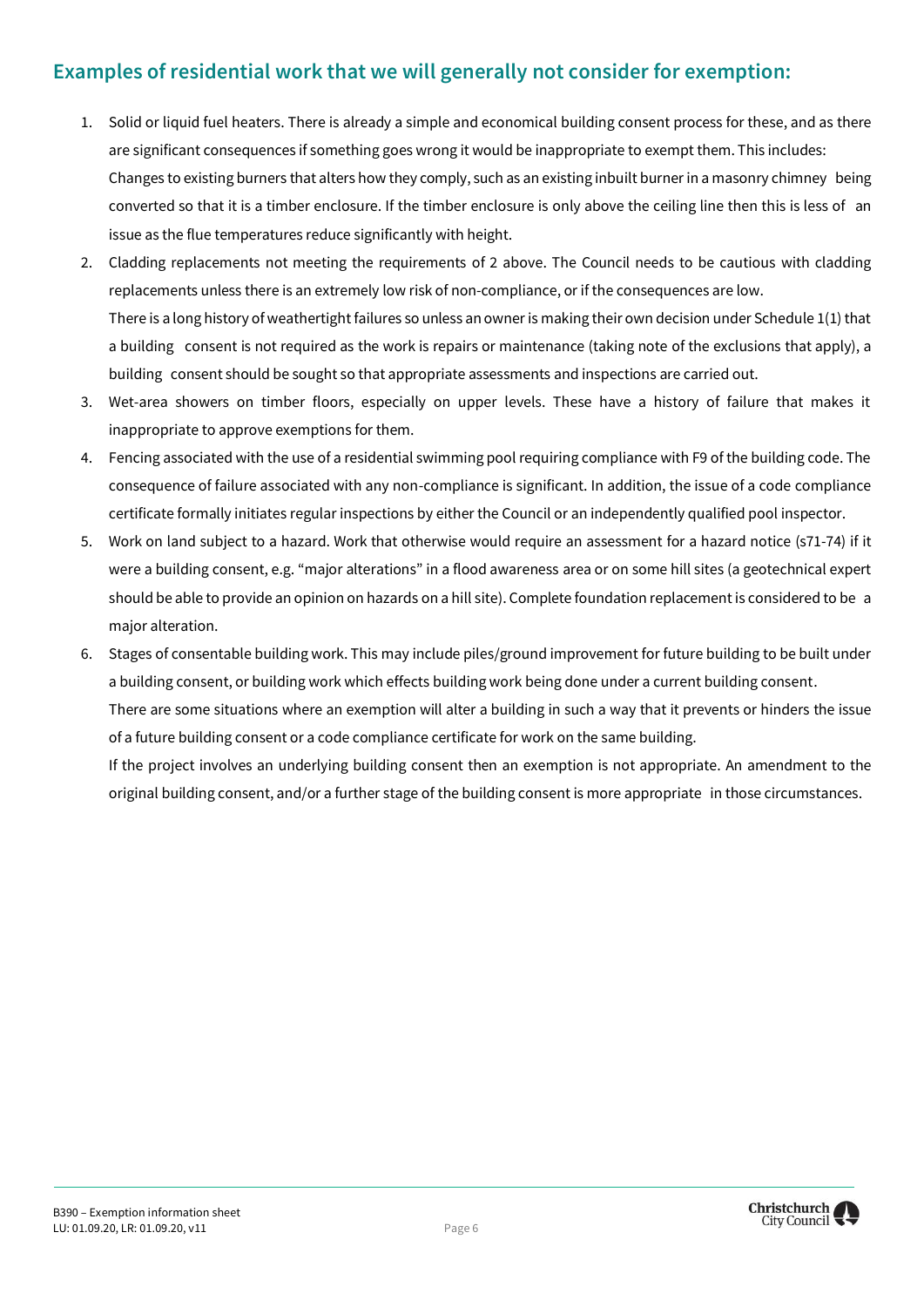# <span id="page-7-0"></span>**Examples of commercial work that we may consider for exemption:**

- 1. Repeat long-term structures small, simple, low risk structures where a building consent has previously been obtained and compliance demonstrated (e.g. bus shelters, pedestrian shelters, lighting towers etc.). Request is expected to be supported by:
	- a. Engineer's producer statement design (PS1).
	- b. Construction documents, including plans, elevations, sections, details and specification.
- 2. "Art" works, statues, displays, sculptures, memorials etc.

Request is expected to be supported by:

- a. Engineer's producer statement design (PS1).
- b. Construction documents.
- 3. Simple voluntary structural strengthening to a building that is not earthquake-prone (i.e. already meets or exceeds 34% of new building standard (NBS)) where there will be no reduction in compliance for means of escape from fire and access and facilities for persons with disabilities.

Buildings are expected to have:

- a. been designed and constructed to a recognized standard when new;
- b. a score less than 11 as measured in the MBIE guidance document "Requesting information about means of escape from fire for existing buildings";
- c. a height of less than 12 metres above the lowest ground level, and no more than 2 storeys.

The work is to be simple in nature, such as brackets and braces to remedy isolated weaknesses. This is at the discretion of the Council and will consider the risk of non-compliance.

The application is expected to be supported by:

- a. An engineering assessment as per the **[Ministry of Business, Innovation and Employment's EPB methodology](https://www.building.govt.nz/building-code-compliance/b-stability/b1-structure/methodology-identify-earthquake-prone-buildings/)**.
- b. Construction documents, including plans, elevations, sections, details and specification.
- c. Engineer's producer statement design.
- d. Construction documents.
- e. An assessment using the above mentioned guidance document.
- 4. Voluntary accessibility upgrade where work does not reduce compliance with any other building code clause.
- 5. Commercial fit-outs and alterations which may include minor plumbing and drainage work and/or minor changes to existing specified systems (e.g. relocating a few fire sprinkler and/or detector heads). Additions or alterations to specified systems that are already included on the building's compliance schedule but will require the compliance schedule to be amended may be considered. These applications must also include a completed application for amendment to compliance schedule (B-031)

Please note that a separate fee is payable for an amendment to compliance schedule.

6. Short-term structures such as promotional or event-based e.g. performance stages, TV screens, lighting towers, temporary tiered seating etc. may be more complex but have a short life; construction to be well monitored by reputable people (for example a chartered professional engineer - CPEng). Such structures will usually be outside and part of a well-organised event; they may have been given a building consent for a prior occasion and organisers have planned people management.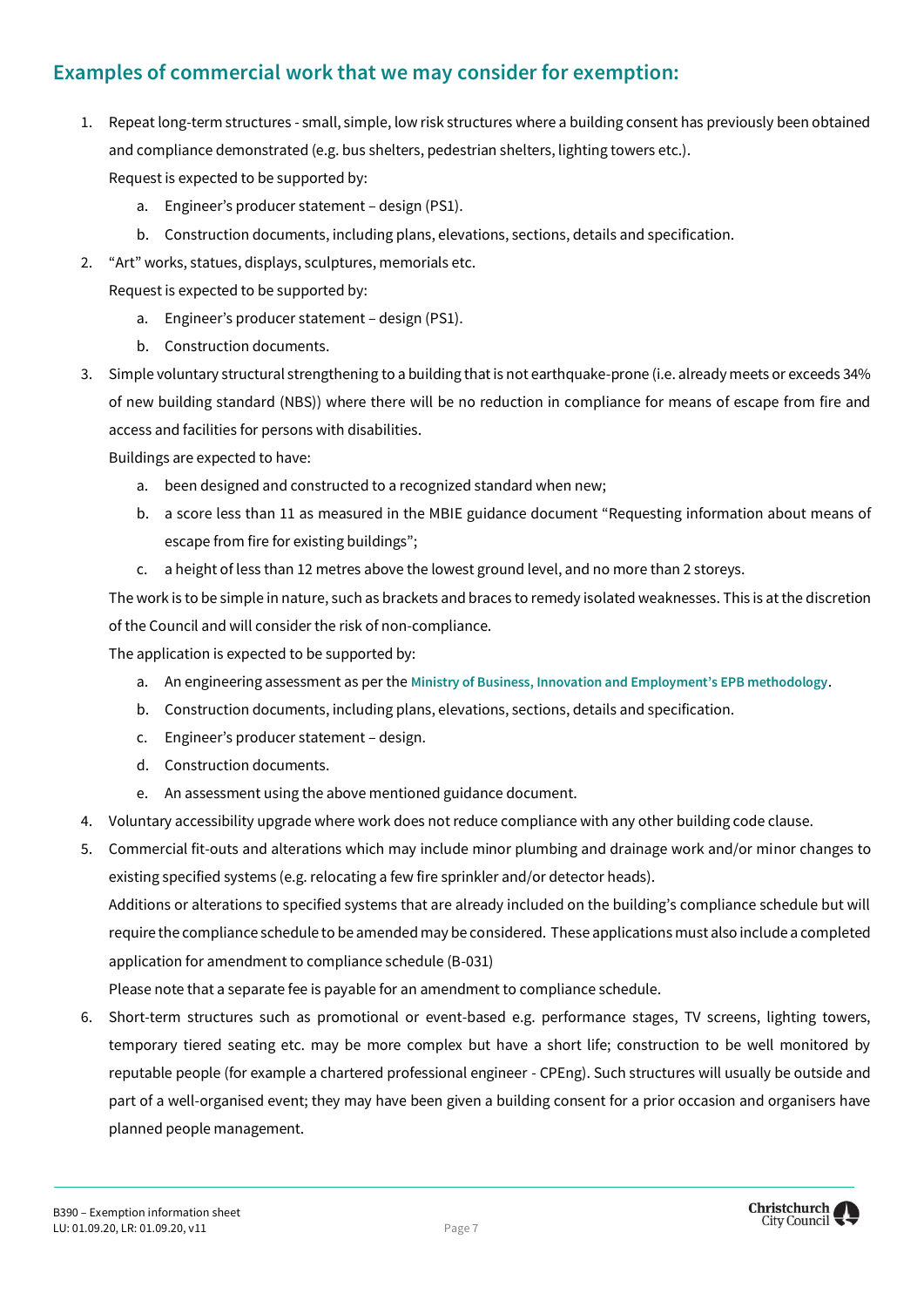- 7. Marquees meeting the following criteria:
	- a. Request is from a Council recognised and accepted marquee supply company.
	- b. Request is accompanied by completed Council form B-053 and all supporting documentation is attached (including producer statements, evacuation plans, details of alarms, lighting, heating, toilets, accessibility provisions etc.)

### <span id="page-8-0"></span>**Examples of commercial work that we will generally not consider for exemption:**

- 1. The building to which the building work relates is a hazardous substance location that is required to be authorised under the **[Health and Safety at Work Act 2015](https://www.westlaw.co.nz/maf/wlnz/app/document?docguid=I3c2bc6c6569711e59774dfc991d0b195&&src=rl&snippets=true&startChunk=1&endChunk=1&isTocNav=true&tocDs=AUNZ_NZ_LEGCOMM_TOC#anchor_I90027fb2554711e59774dfc991d0b195)** or any regulations made under that Act. (Building Act 2004, Section 42A(2)(d)).
- 2. Work on land subject to a hazard. Work that otherwise would require an assessment for a hazard notice (s71-74) if it were a building consent, e.g. "major alterations" in a flood awareness area or on some hill sites (a geotechnical expert should be able to provide an opinion on hazards on a hill site). Foundation replacement is considered to be a major alteration.
- 3. Work that includes the adding of or significant alterations to the following specified systems:
	- SS 1 Automatic systems for fire suppression,
	- SS2 Automatic or manual emergency warning systems for fire or other dangers
	- SS 5 escape route pressurization systems,
	- SS 6 riser mains for use by fire services,
	- SS 8 Lifts/ escalators,
	- SS 10 building maintenance units,
	- SS 11 laboratory fume cupboards,
	- SS 13 smoke control systems,
	- SS 14 emergency power systems,
	- SS 16 cable cars

The adding of other types of specified systems may be considered for exemption on a case-by-case basis, dependent on complexity of the building and the risk profile of the work.

4. Work undermining section 112 of the Building Act, e.g. it will significantly undermine the potential upgrading of a commercial building for fire egress or accessibility. MBIE have a guidance document **["Requesting information about](https://www.building.govt.nz/building-code-compliance/c-protection-from-fire/c-clauses-c1-c6/means-of-escape/)  [means of escape from fire for existing buildings"](https://www.building.govt.nz/building-code-compliance/c-protection-from-fire/c-clauses-c1-c6/means-of-escape/)** that is appropriate to use as a test for exemptions.

If the building score using this document is greater than 11, the building will need to be particularly small, simple or a thorough argument presented as to why a project will not undermine section 112 in order for an exemption to be considered.

Although this guidance document is with regard to fire, it is reasonable to assume that access and facilities for people with disabilities will have been assessed concurrently with fire egress.

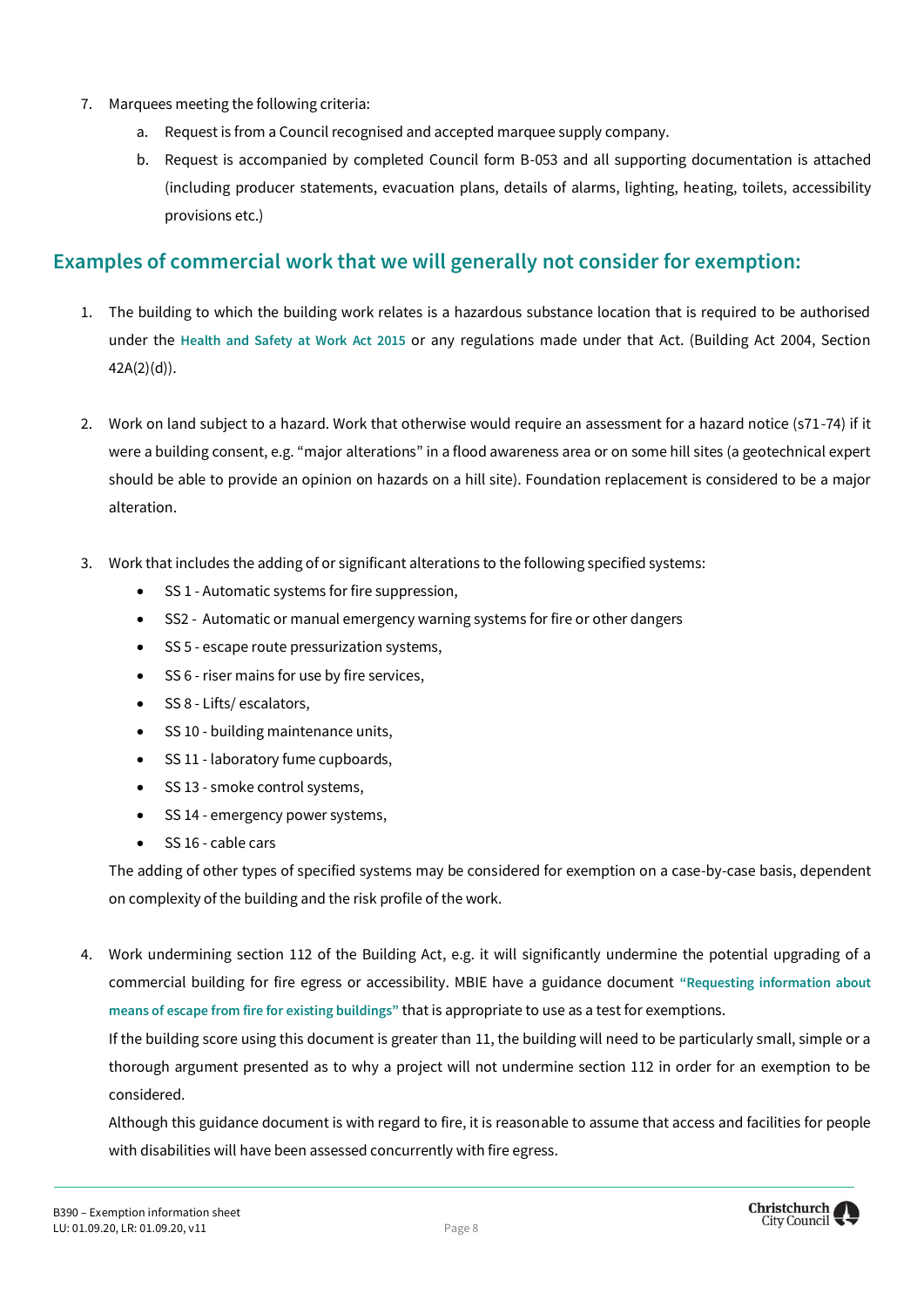5. Structural strengthening of a building that has been assessed as being less than 34% new building standard (NBS), or if the strengthening work is substantial. The Council has chosen to use NBS as the measure for whether an exemption could be considered rather than earthquake prone building (EPB) status, as the complexities of EPB assessment are outside the scope of our process.

It is appropriate that the design of this work is engineer reviewed, inspections carried out, and appropriate statements collected before the issue of a code compliance certificate. This will ensure that the Council can be confident in accurately recording the EPB status.

Council may also consider other matters, such as the history of engineering assessments, when deciding whether a full assessment of proposed work is more appropriately carried out as a part of a building consent application. Also refer above to our comments on voluntary structural strengthening that we may consider for exemption.

6. Stages of consentable building work. This may include piles/ground improvement for a future building to be built under a building consent, or building work which effects building work being done under a current building consent. There are some situations where an exemption will alter a building in such a way that it prevents or hinders the issue of a future building consent or a code compliance certificate for work on the same building. If the project involves an underlying building consent then an exemption is not appropriate. An amendment to the

original building consent, and/or a further stage of the building consent is more appropriate in those circumstances.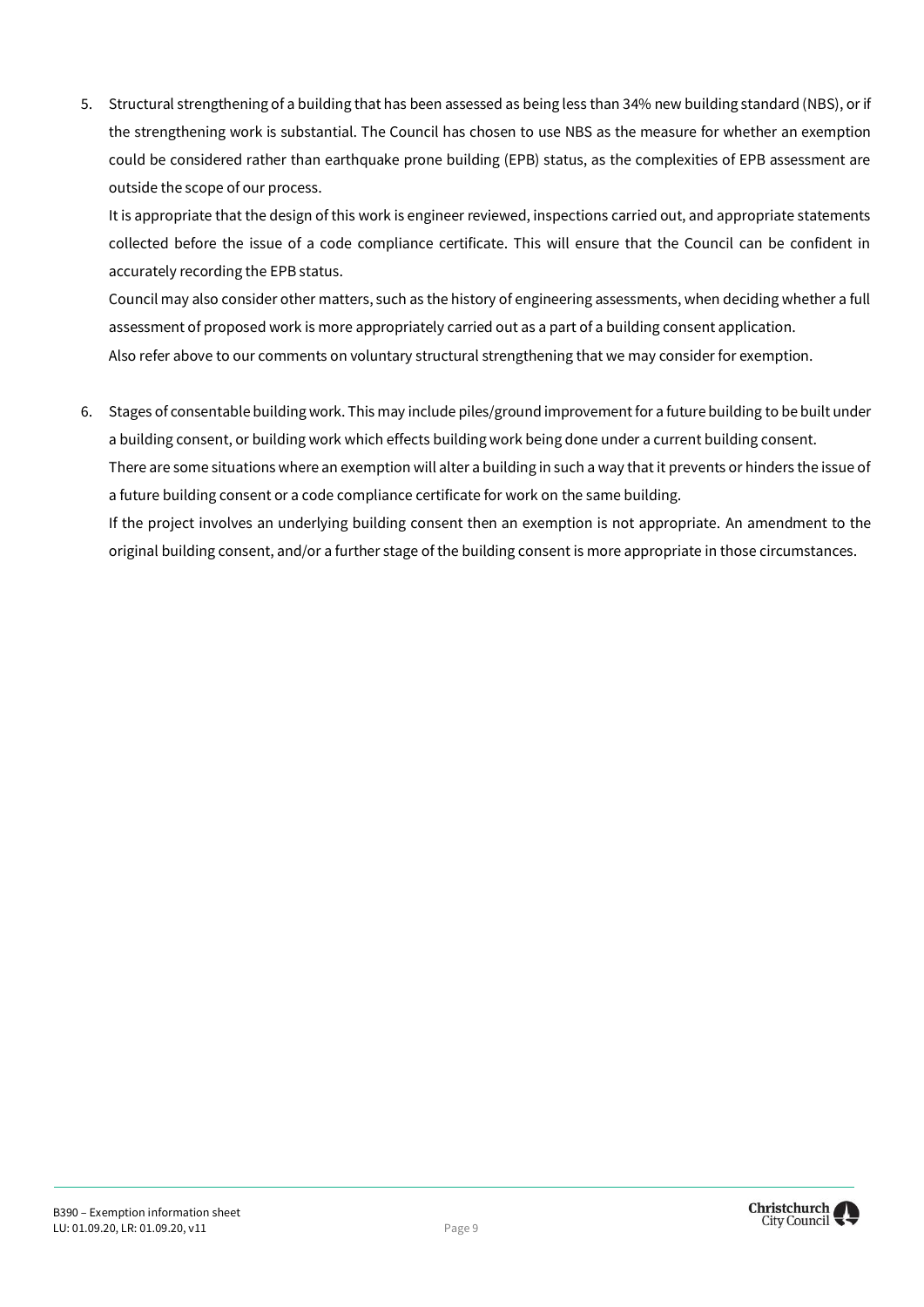# <span id="page-10-0"></span>**Guidance on requesting a decision on an exemption (also see B-391 Guidance on presenting high quality applications)**

- 1. Requests for an exemption from the need to obtain a building consent under Schedule 1(2) should be submitted electronically using **[Online Services](http://onlineservices.ccc.govt.nz/ePathway/Production/Web/Login/Login.aspx)**. You will need to register to use this service, however using the Online Services system minimises administration time for the Council and can lead to faster processing times. Alternatively you can use Council's form B-004 which can be found at **[www.ccc.govt.nz/building-consent-forms-and-guides](http://www.ccc.govt.nz/building-consent-forms-and-guides)**.
- 2. Please note that the fees for an exemption apply whether the decision is to approve or to decline. If the application is not accepted, either due to insufficient information or as it is obvious that it is outside the scope of this process, then officer time will be charged as per the **[building consents fee schedule](https://www.ccc.govt.nz/fees-building-control/)**.
- 3. The level of information required to support a request for a decision will vary according to the circumstances. Information provided in support of an exemption under clause (2) for complex, high-risk work may be more extensive than would be required for a building consent, whereas simpler, lower risk work may be appropriately supported by less information than would be required for a building consent
- 4. The following must be included with a request for a decision:
	- a. Completed application including the names and registration numbers of all relevant suitably qualified persons, when known and the previous experience that they have in the type of work proposed.
	- b. Building practitioners with a **proven track record of quality work** who are undertaking work that is within their competence are able to undertake building work with less Council involvement in the project.
	- c. Detailed written explanation of how compliance with the New Zealand building code will be achieved. This should consider the complexity of the work, the risks and consequences of it not complying, and any quality assurance that can be offered.
	- d. In addition to any specific requirements noted above, provide one copy of all relevant drawings, supporting documents and specifications. For example, the drawings would usually include a plan, elevations, typical sections; and critical member sizes and critical construction details, if any.
	- e. If an engineer is involved, a copy of the engineer's calculations and sketches including a producer statement design.
- 5. PLEASE NOTE that the following factors reduce evidence of competency of the people undertaking the work or assurances of compliance on site. They therefore make it unlikely that an exemption decision will be to approve and include:
	- a. Plans supplied at the time of the request not complying with the building code. Requests for further information should not be required for significant non-compliances. If the designer has not shown compliance with the building code without guidance and prompting there is a significant concern that the work will not comply on site.

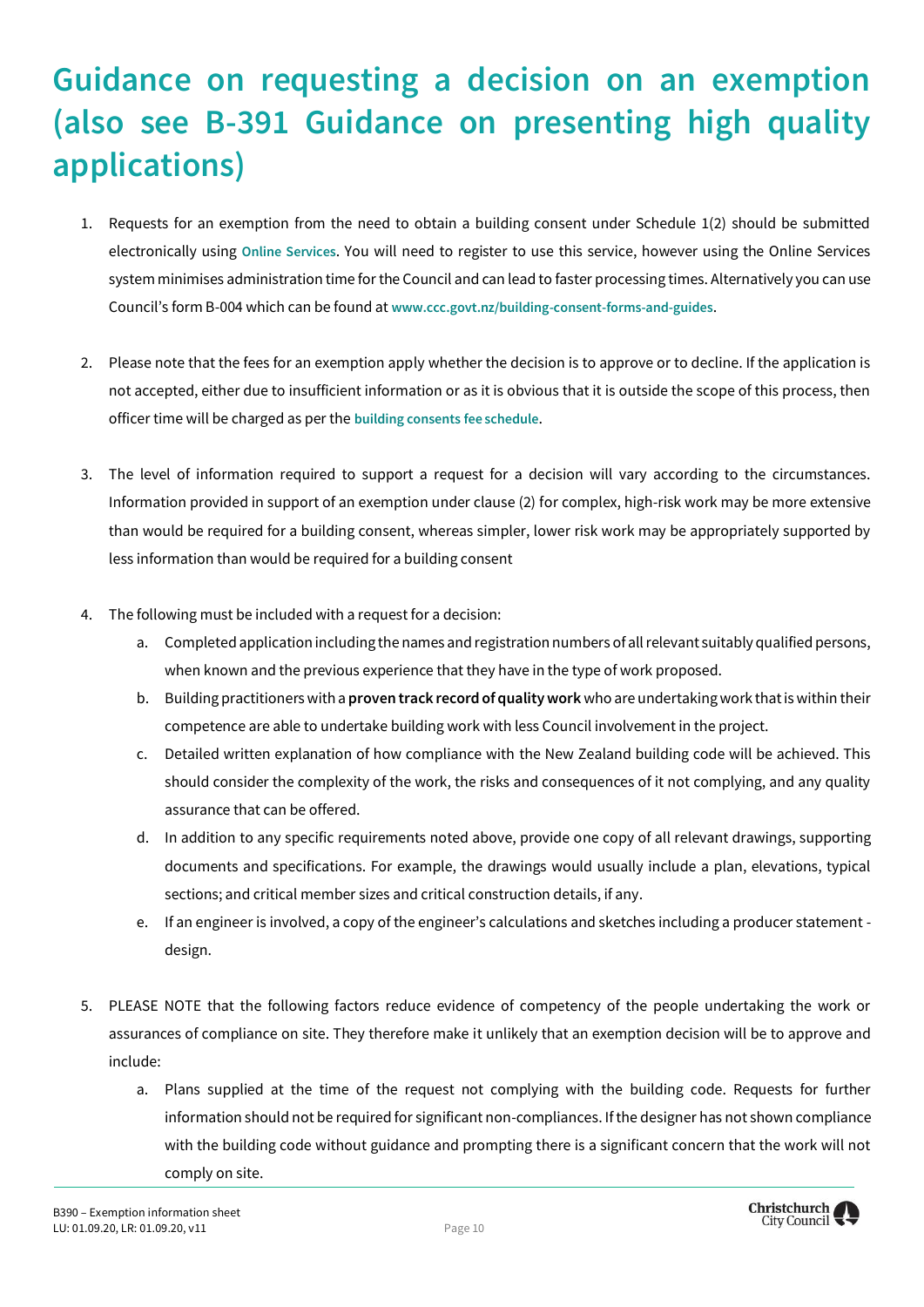b. The request not identifying the means of compliance, or not covering all or most of the compliance issues that the project will involve. Most projects will involve more than (for example) just the structure. They will almost always need consideration of other building code clauses, an example being F5 – Construction and demolition hazards. If the applicant does not understand what is required to be considered, then is not reasonable for the Council to decide that it is likely to be carried out correctly on site. Please ensure you have engaged a professional from all appropriate design disciplines to make sure all applicable clauses are covered.

# <span id="page-11-0"></span>**General advice on repairs without building consent**

If you are doing repairs without a building consent we advise you seek professional advice and keep records of the work done and who carried out the work. This will assist when you come to sell your home in the future, as purchasers are likely to have questions about the damage caused by the earthquake, who repaired the building and if it was done properly.

- Get expert advice.
- Use a skilled and professional building practitioner.
- Get several quotes for the work and ask for references.
- Keep records of the work done (e.g. photos) and who did it.
- Consult with your insurer and EQC if it is earthquake related work.

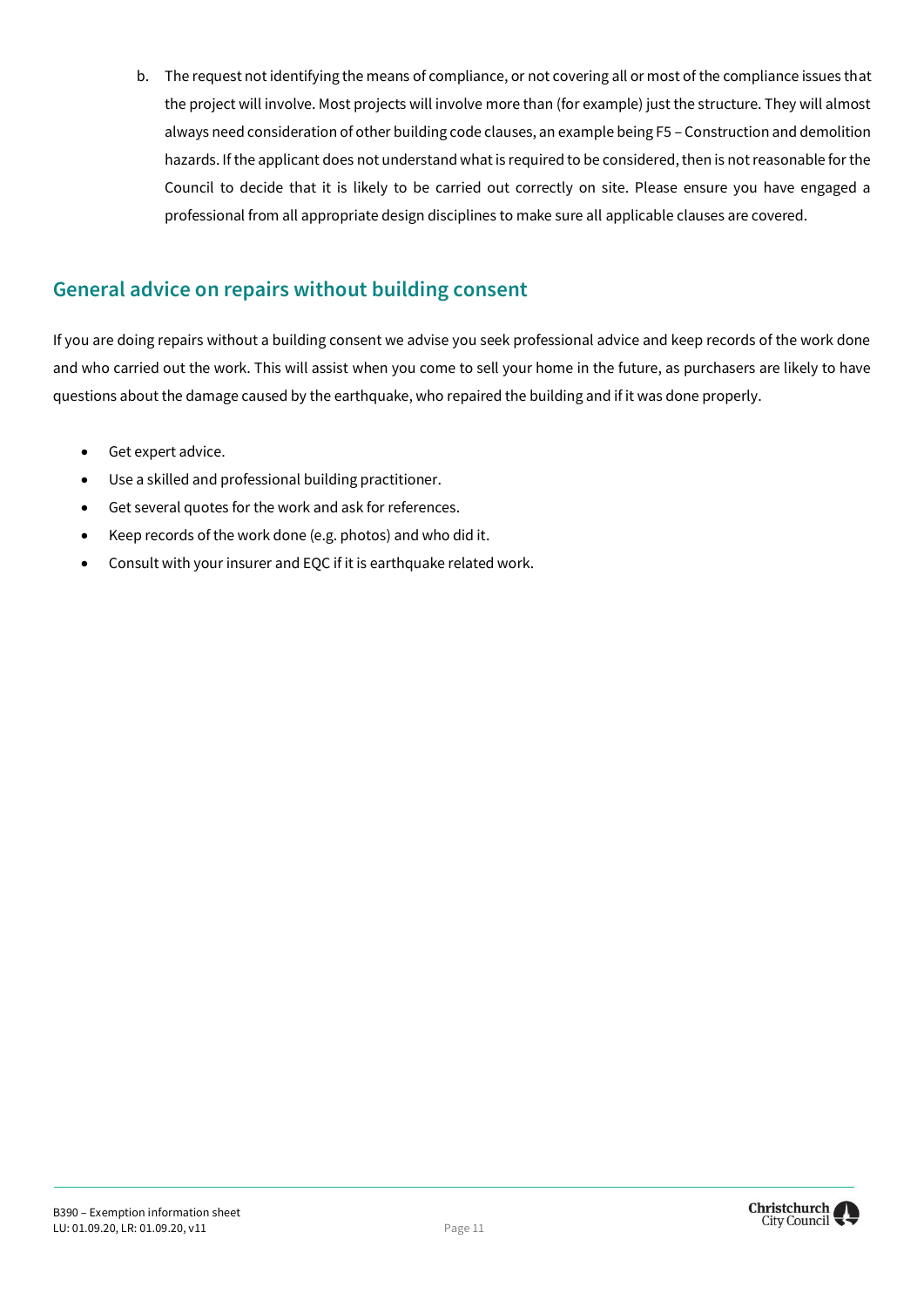# <span id="page-12-0"></span>**Clarifications on work that is exempt from building consent without asking the Council**

This part of the guidance document provides some additional clarification on some of the clauses in Schedule 1 other than exemption (2), and on other work that does not require consent.

- Exemption 1 Repairs, maintenance and replacement
- Exemption 34 Minor alterations to drains

# <span id="page-12-1"></span>**Exemption 1. General repair, maintenance, and replacement**

- 1. The repair and maintenance of any component or assembly incorporated in or associated with a building, provided that comparable materials are used.
- 2. Replacement of any component or assembly incorporated in or associated with a building, provided that:
	- a. a **comparable component or assembly** is used; and
	- b. the replacement is **in the same position**.
- 3. However, subclauses (1) and (2) do not include the following building work:
	- a. **complete or substantial replacement** of a specified system; or
	- b. complete or substantial replacement of any component or assembly contributing to the building's structural behaviour or fire-safety properties; or
	- c. repair or replacement (other than maintenance) of any component or assembly that has failed to satisfy the provisions of the building code for durability, for example, through a failure to comply with the external moisture requirements of the building code; or
	- d. sanitary plumbing or drainlaying under the Plumbers, Gasfitters, and Drainlayers Act 2006.

Much of the interpretation below is extracted from MBIE Determination 2013/071. With regard to (2) above, the following phrases need to be interpreted:

#### 'Comparable component or assembly'

Comparable, in terms of the nature of a component or assembly, has a broad interpretation. It is expected that to be comparable:

- it would be made of similar materials and similar configuration;
- their performance in terms of the building code was equivalent to or as good as that of the originals;
- there would be a similarity of function; and
- there would be a similarity in the complexity of the finished assembly.

#### 'In the same position'

This is generally self-explanatory, but an example of replacing an existing pile with one immediately adjacent to it is considered to be an "assembly in the same position" for the purposes of Schedule 1(a).

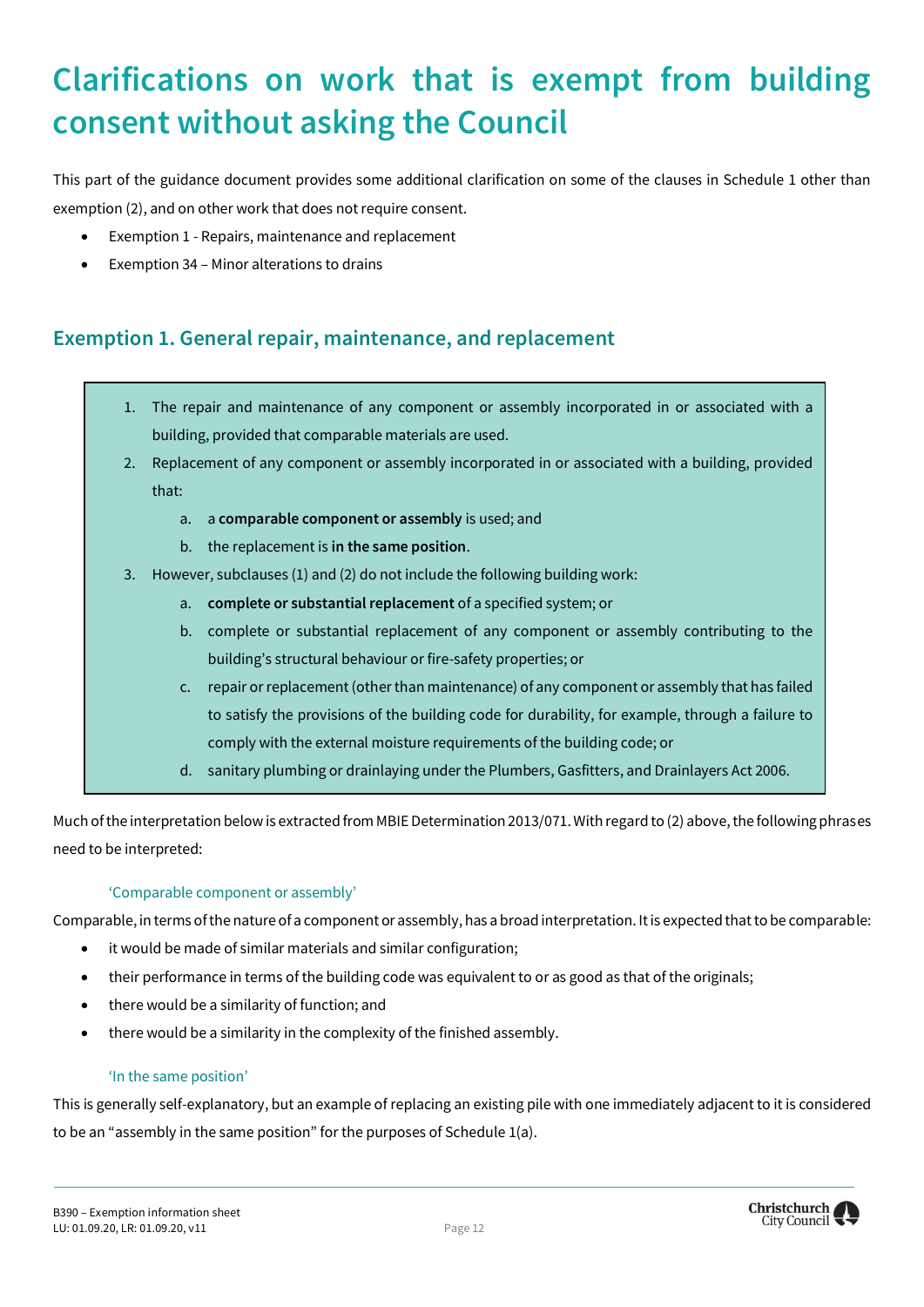With regard to (3) above, the following phrase needs to be interpreted:

#### 'Complete or substantial replacement'

'Substantial' has a broad interpretation, and can be described as 'of considerable importance, size or worth'. This can be measured quantitatively and/or qualitatively. 50% or more may be considered substantial using a quantitative measure, but this does not take into account the nature of the building and the site so a qualitative measure also should be applied.

An example of the replacement of a foundation would need to consider how critical the nature of the element was to the building, as various parts of that foundation may be subject to different loadings. In some cases 50% of the foundation being replaced may not be substantial because the parts being replaced do not carry significant loads. In other cases significantly less than 50% of the foundation may be substantial if the parts being replaced carry a large portion of the loads.

The assessment of whether the replacement is or isn't substantial is not always easy, and should be left to professionals who fully understand the function of the component or assembly being replaced.

Repairing cracks in pre-cast concrete wall panels could often be considered to be a repair with comparable materials, therefore being exempt under schedule 1(1). This decision should be made by a suitably qualified and experienced person such as an engineer with CPEng (Structure).

### <span id="page-13-0"></span>**Exemption 34. Minor alteration to drains**

- 1. Alteration to drains for a dwelling if the alteration is of a minor nature, for example, shifting a gully trap.
- 2. Subclause (1) does not include making any new connection to a service provided by a network utility operator.

The MBIE guidance discusses changes to sewer drains, but does not mention alterations to stormwater drains. The Christchurch City Council considers that an extension of an existing stormwater system for a house to a residential garage or outbuilding is minor, and fits within this exemption.

If building work, such as a single storey detached building, carport, hay barn, veranda etc. is exempt under another Schedule 1 exemption, then the drainage is included as "building work in connection with" it and does not require separate building consent approval.

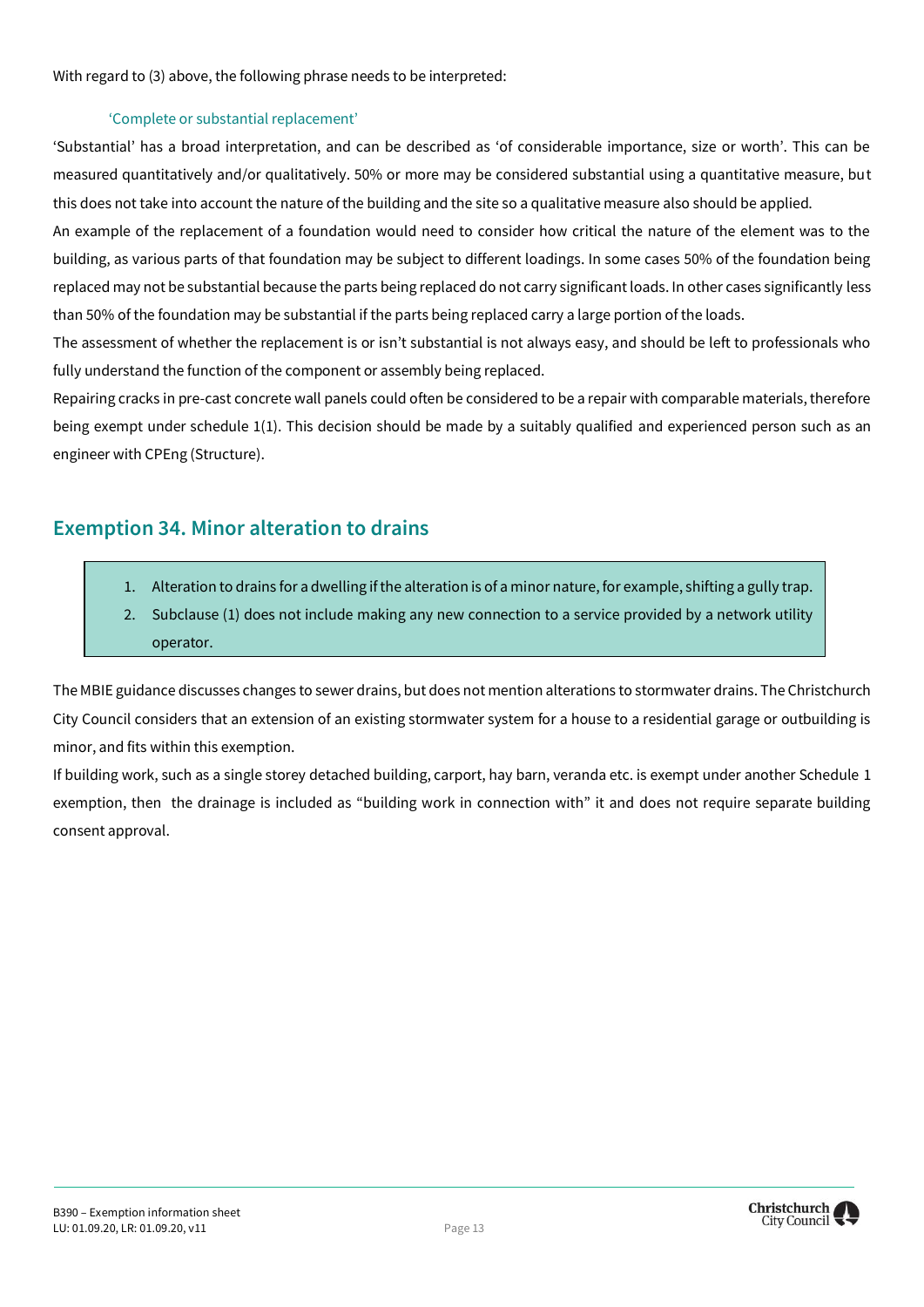# <span id="page-14-0"></span>**Frequently Asked Questions**

### **Q1. How does the Building Act 2004 provide for the Council to exempt this building work from needing building consent?**

Exemption (2) of Schedule 1 of the Building Act 2004 provides for a territorial authority (the Council) to exempt proposed building work from the requirement to obtain a building consent where the building work:

- 1. is unlikely to be carried out otherwise than in accordance with the building code; or
- 2. if carried out otherwise than in accordance with the building code, is unlikely to endanger people or any building, whether on the same land or on other property.

### **Q2. How will the Council's building exemptions team make a decision on exempt work? How will I know if the exemption has been approved?**

The decision is usually based on how complex the work is and the competency / proven record of the people designing, carrying out or supervising the work. You will usually need a quality or independent checking system in place to assist with getting an exemption approved.

The decision is confirmed by letter and is recorded on the property file so that anyone requesting a land information memorandum (LIM) can see it.

#### **Q3. What are the advantages of an exemption?**

The documentation required may be less. With a building consent, the Council decision to grant the consent is whether the drawings and specifications show enough detail so that the work will comply if the builder follows those drawings. This means that the drawings have to be very comprehensive. With an exemption the work is required to comply at the end of the job so drawings will not always need to be as complex. The more complex the work is however, the more detailed the drawings need to be demonstrated through consideration of relevant building code clauses.

The processing costs are less - Exemptions requests that are submitted under clause (2) to the Council (e.g. the examples of types of work above) have a fixed fee that is significantly less than the fees for a building consent. There are also no fees for inspections or a code compliance certificate as they are not required as part of the process. If the work is exempt under any of the Schedule 1 clauses other than exemption (2), then there is no need to gain building consent approval from the Council, therefore there is no cost. You can choose to have a copy of the documents that you have for the work put on the Council property file (email to **[propertyfileinfo@ccc.govt.nz](mailto:propertyfileinfo@ccc.govt.nz)**) for a nominal fee if you wish, however the Council takes no responsibility for the work if you do this.

Processing times may be less - Decisions under clause (2) are simpler for the Council to make, therefore can be processed promptly as long as a sound proposal has been given to us. As no inspections are undertaken by the Council, there

is also no requirement to program your work around when an inspector is available. Please note there are no guarantees an exemption will be approved, and no work contained in the application should take place until after approval.

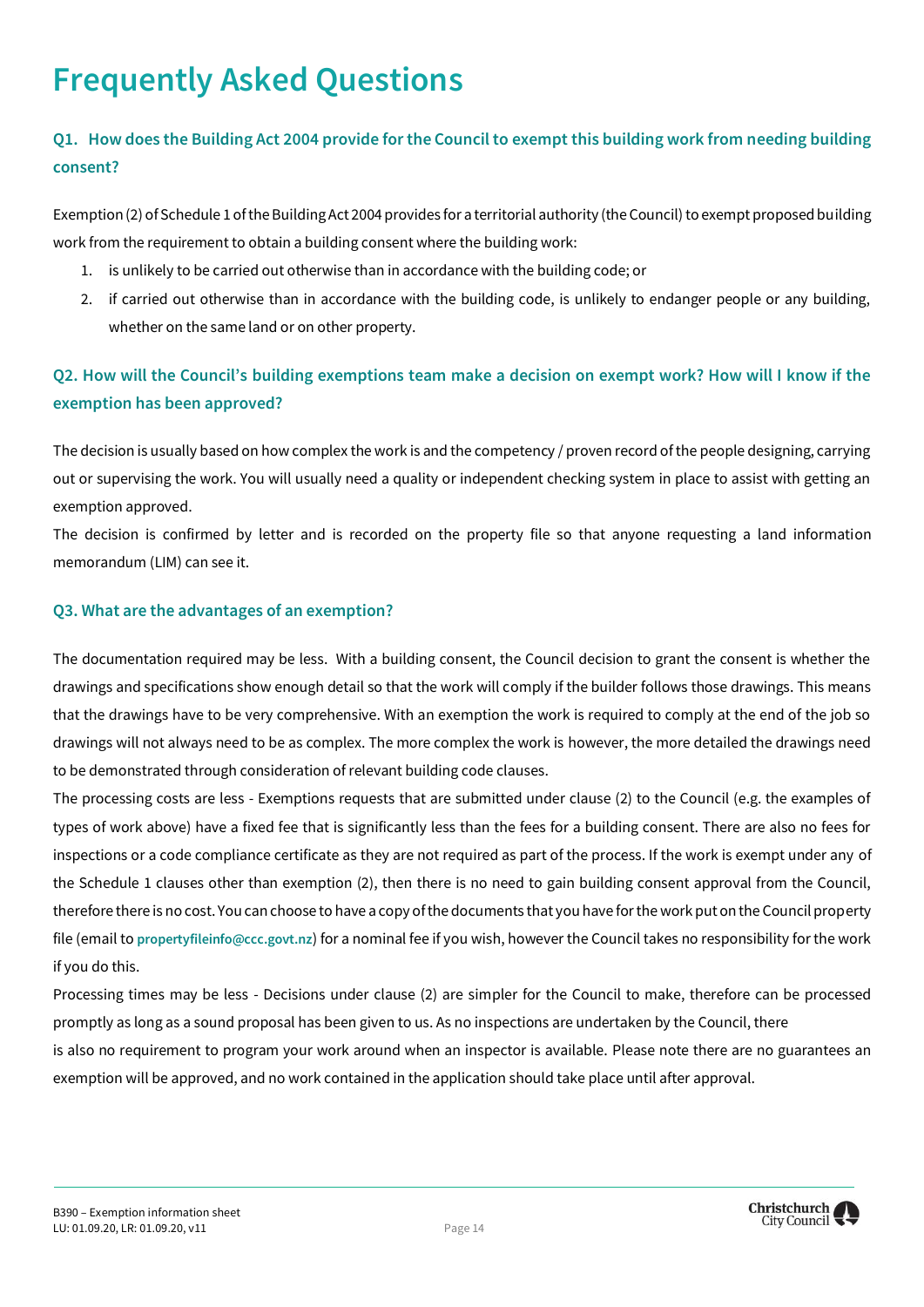#### **Q4. What about insurance if the work does not have a building consent?**

Exemptions are an acceptable way to comply with the Building Act. People involved in the work must make sure it is carried out correctly. The Act has specified work that does not require building consent since the introduction of the Building Act 1991, so this not a new provision in legislation. Please discuss the process with your insurer if you have any concerns.

#### **Q5. Can I place a record of the work on the Council file?**

For a small fee you can provide information to the Council with regard to work that you have carried out, which will be placed on the file for your property (email to **[propertyfileinfo@ccc.govt.nz](mailto:propertyfileinfo@ccc.govt.nz)**). This will be recorded on any future land information memorandum (LIM) as being work carried out under exemption that has not been checked by the Council. This may prove beneficial when you come to sell your home or building in future as these records are public and can be reviewed by interested parties.

#### **Q6. Who can request a decision on exempt building work?**

Anyone can request that the Council makes a decision on whether specific building work can be carried out without obtaining a building consent. This does not give approval to actually carry out the work, only that if it is to be undertaken it does not require a building consent. Whether the work is carried out or not is a decision that remains with the owner, who must also ensure compliance with all other applicable laws and regulations.